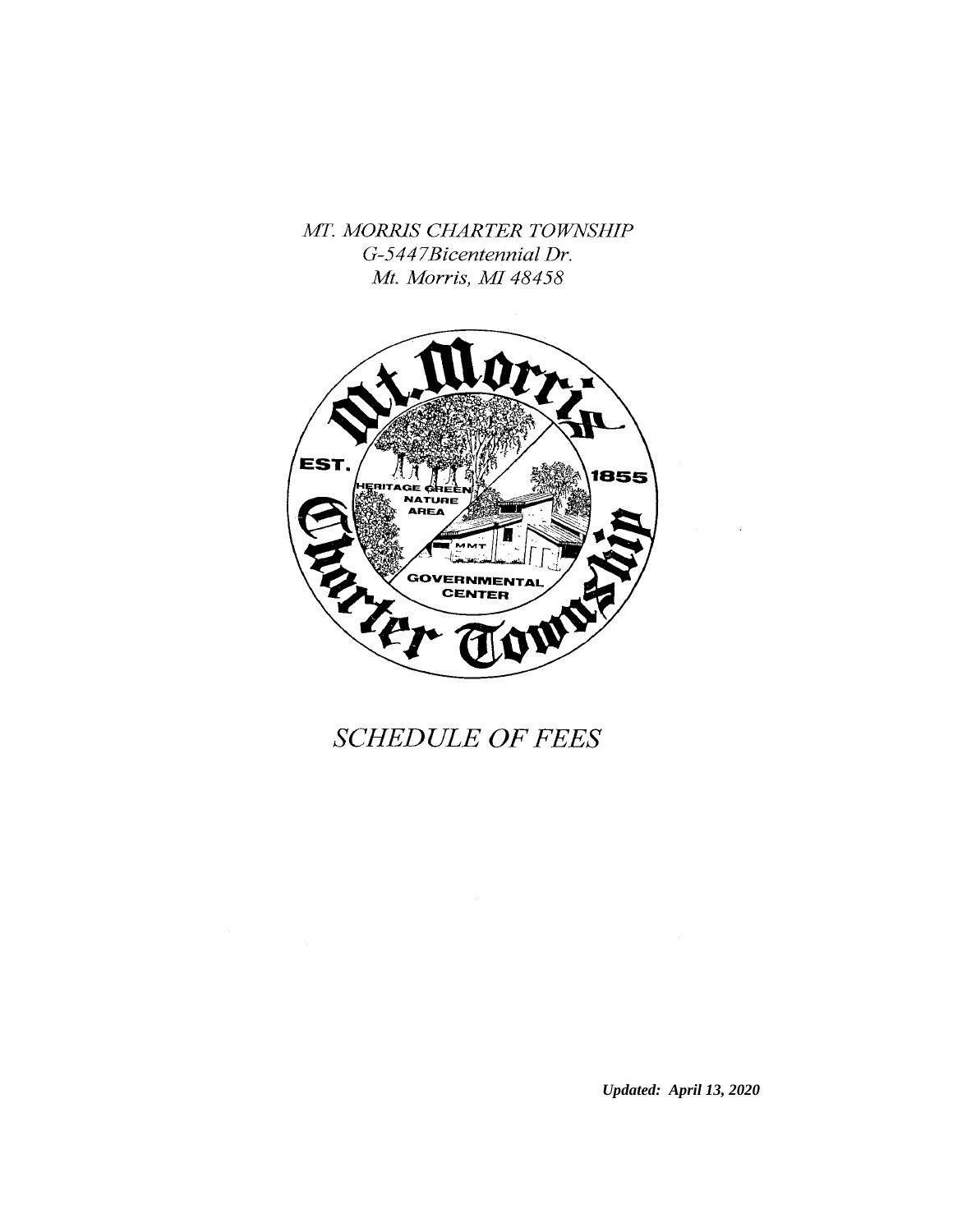# *MT. MORRIS CHARTER TOWNSHIP SCHEDULE OF FEES TABLE OF CONTENTS*

Adoption Ordinance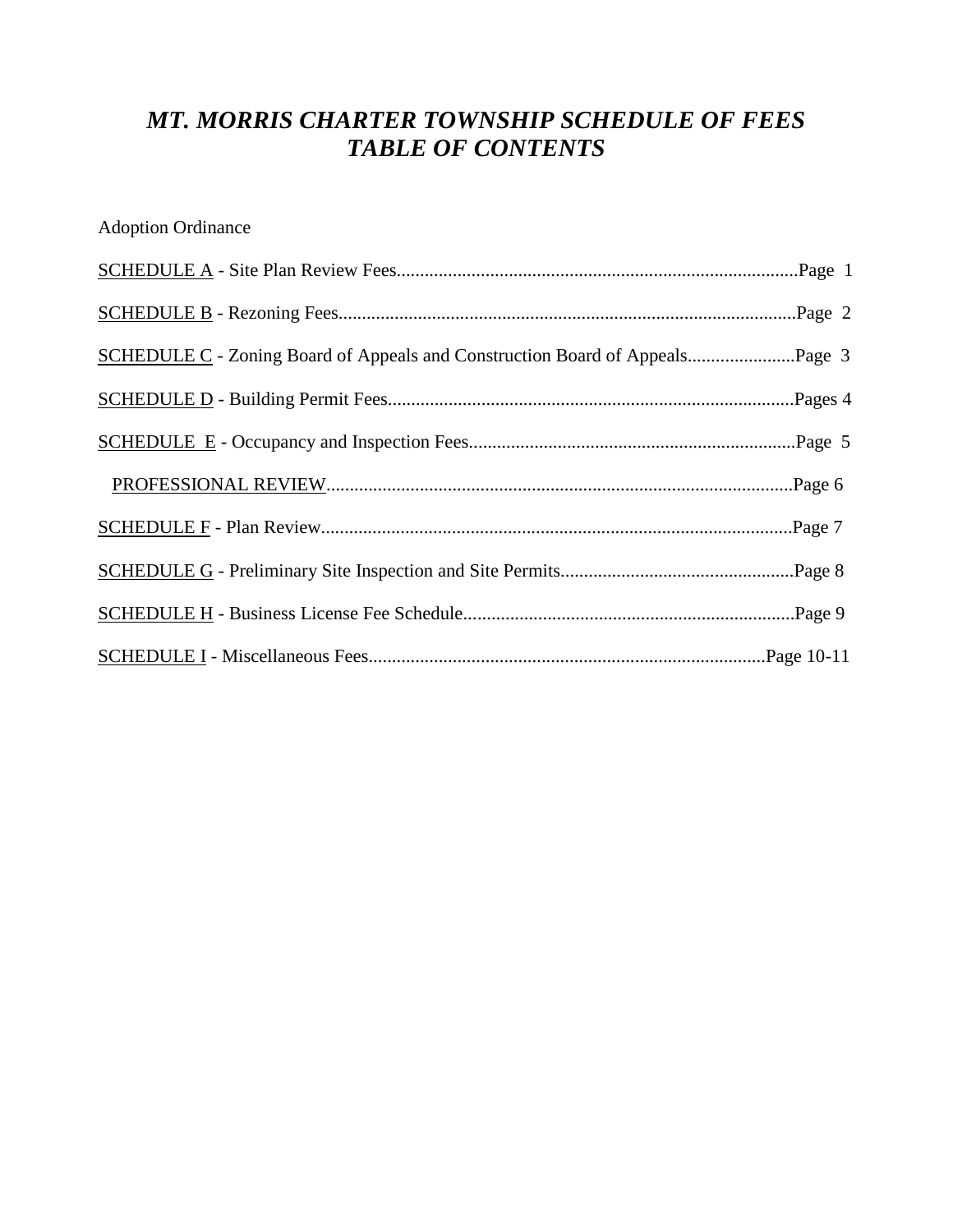### **SCHEDULE A**

#### **SITE PLAN REVIEW FEES**

| (In addition to other required fees)                                                                       |
|------------------------------------------------------------------------------------------------------------|
|                                                                                                            |
| (Must meet existing Ordinance)                                                                             |
|                                                                                                            |
| E. Subdivision Plat Review - Preliminary Plat - Tentative Approval - \$325.00 plus \$5.00 for<br>each lot. |
| Subdivision Plat Review - Final Approval and Final Plat Approval - \$225.00 plus \$5.00 for<br>each lot.   |
| F. Manufactured Housing Park - \$325.00 plus \$3.00 per homesite in the development.                       |
| G. Travel Trailer Parks - \$325.00 plus \$2.00 per trailersite in the development.                         |
|                                                                                                            |

When Site Plan Review is required by the Planning Commission or when Site Plan Review is concurrent with the issuance of the Building Permit, the following fee schedule will prevail:

### **NEW CONSTRUCTION**

### **ADDITION(S) TO EXISTING STRUCTURE**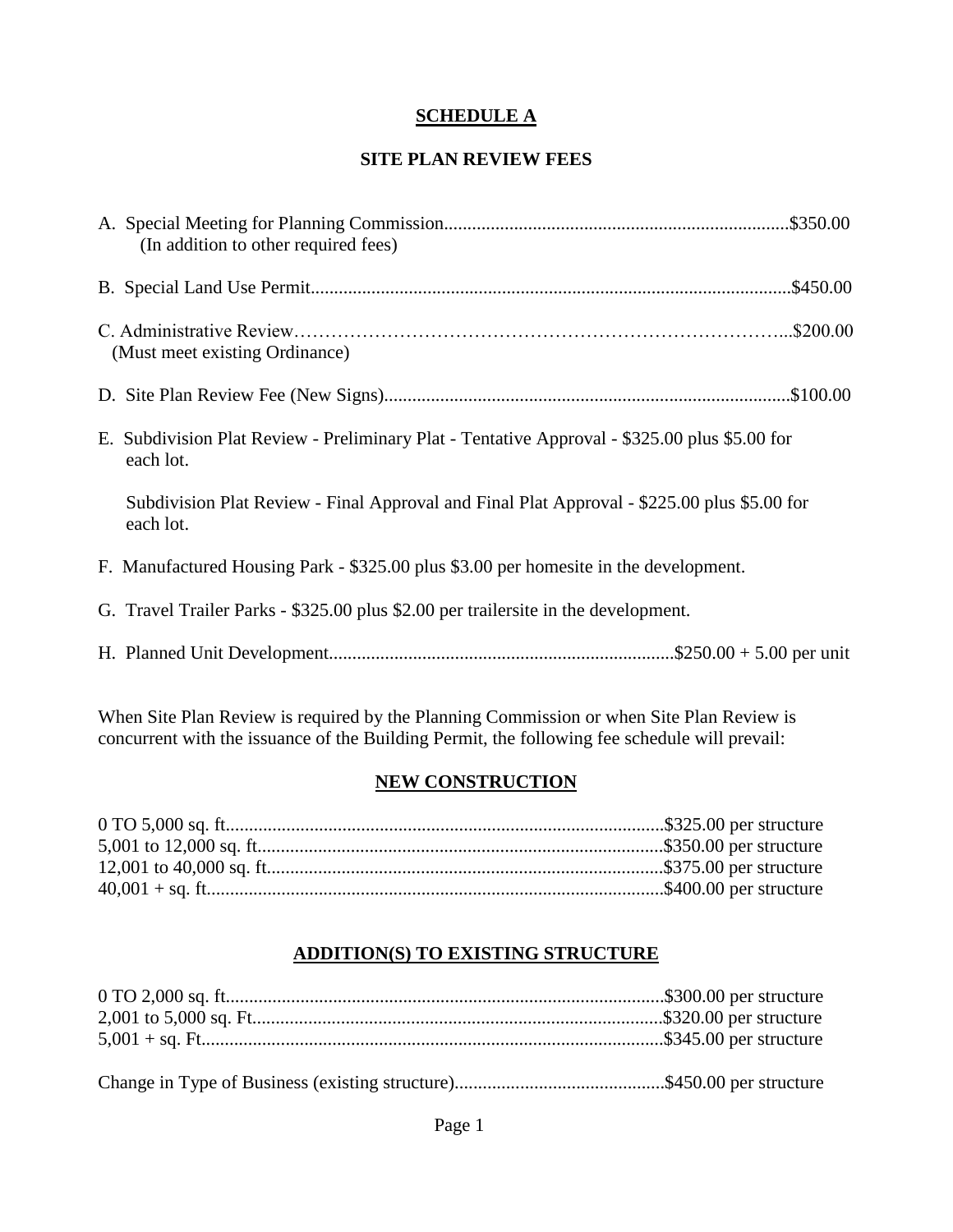### **SCHEDULE B**

#### **REZONING FEES**

|--|--|--|

A fee of \$800.00 must accompany any application for rezoning of an individual property description, or portion thereof, from one single zoning classification to another.

Each additional proposed change in zoning classification on the same property will require an additional fee of \$400.00 (per classification).

Any special meeting of the Planning Commission will require an additional fee of \$350.00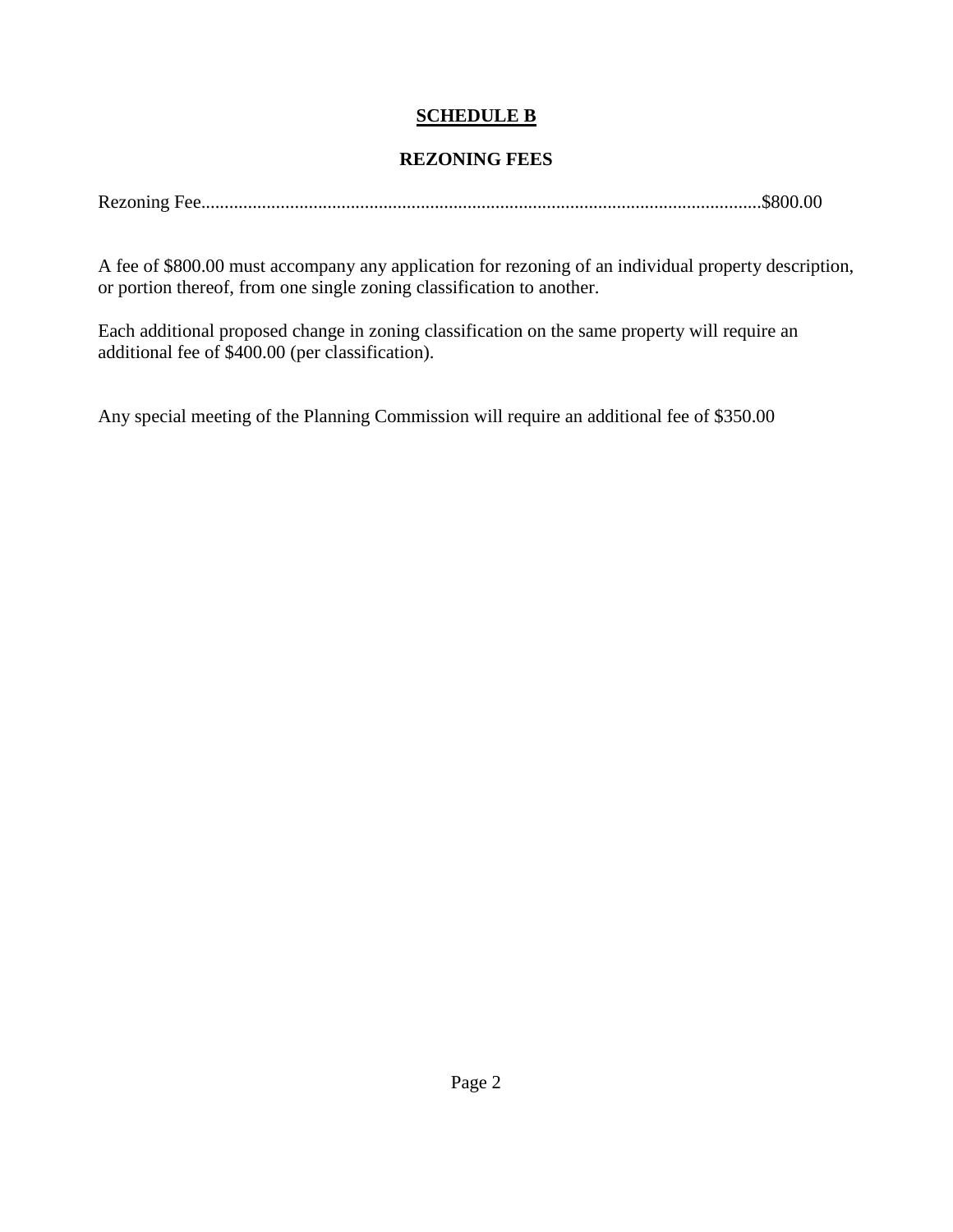# **SCHEDULE C**

#### **ZONING BOARD OF APPEALS AND CONSTRUCTION BOARD OF APPEALS**

| (In addition to other required fees) |  |
|--------------------------------------|--|
|                                      |  |
|                                      |  |
|                                      |  |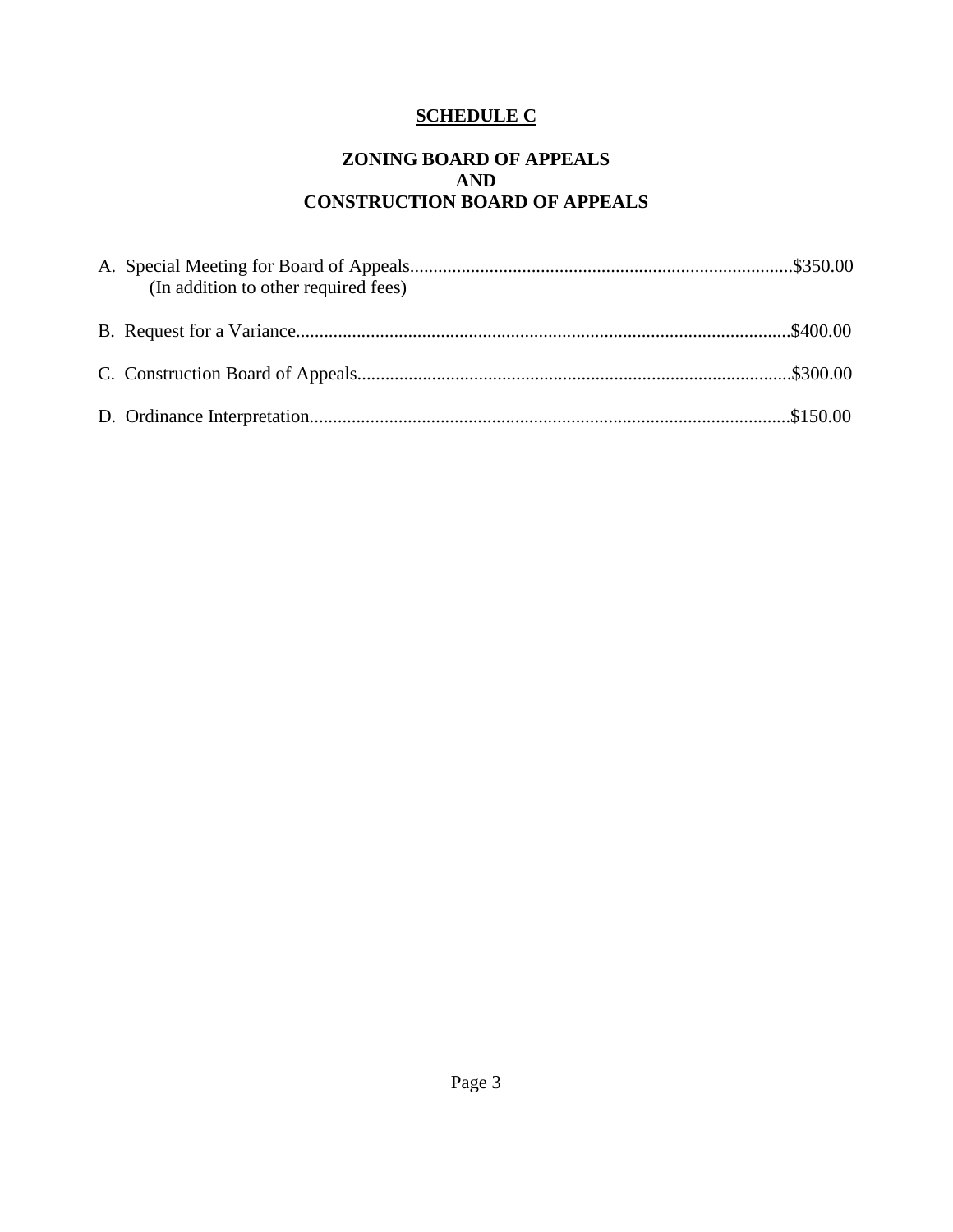### **SCHEDULE D**

### **BUILDING PERMIT FEES**

Building permit fees will include required inspections relative to the type of permit (there will be an additional charge for all re-inspections).

- A. For Certificate of Occupancy Permit See appropriate fee schedule Schedule E
- B. All Sewer and Water Permits and County Road Permits must be obtained prior to issuance of any Building Permit.
- C. Permit fees for mobile homes located inside a mobile home park: \$40.00 Pier and Footings. \$50.00 Final and Occupancy.
- D. Permit fees for modular or sectional homes on private lots shall be computed as per new construction. (Issuance of permit subject to approval by the Zoning Board of Appeals).
- E. New Construction………………\$100.00 (minimum) Per 1,000 sq. + \$10.00 for additional 1,000
- F. Permit fees to remodel, rehab, re-roof, re-side, new signs, ramps, etc. will be based on an estimated cost, in accordance with the attached building permit fees.
- G. Building permit renewals will be 50% of original applicable fee. Minimum \$100.00 fee.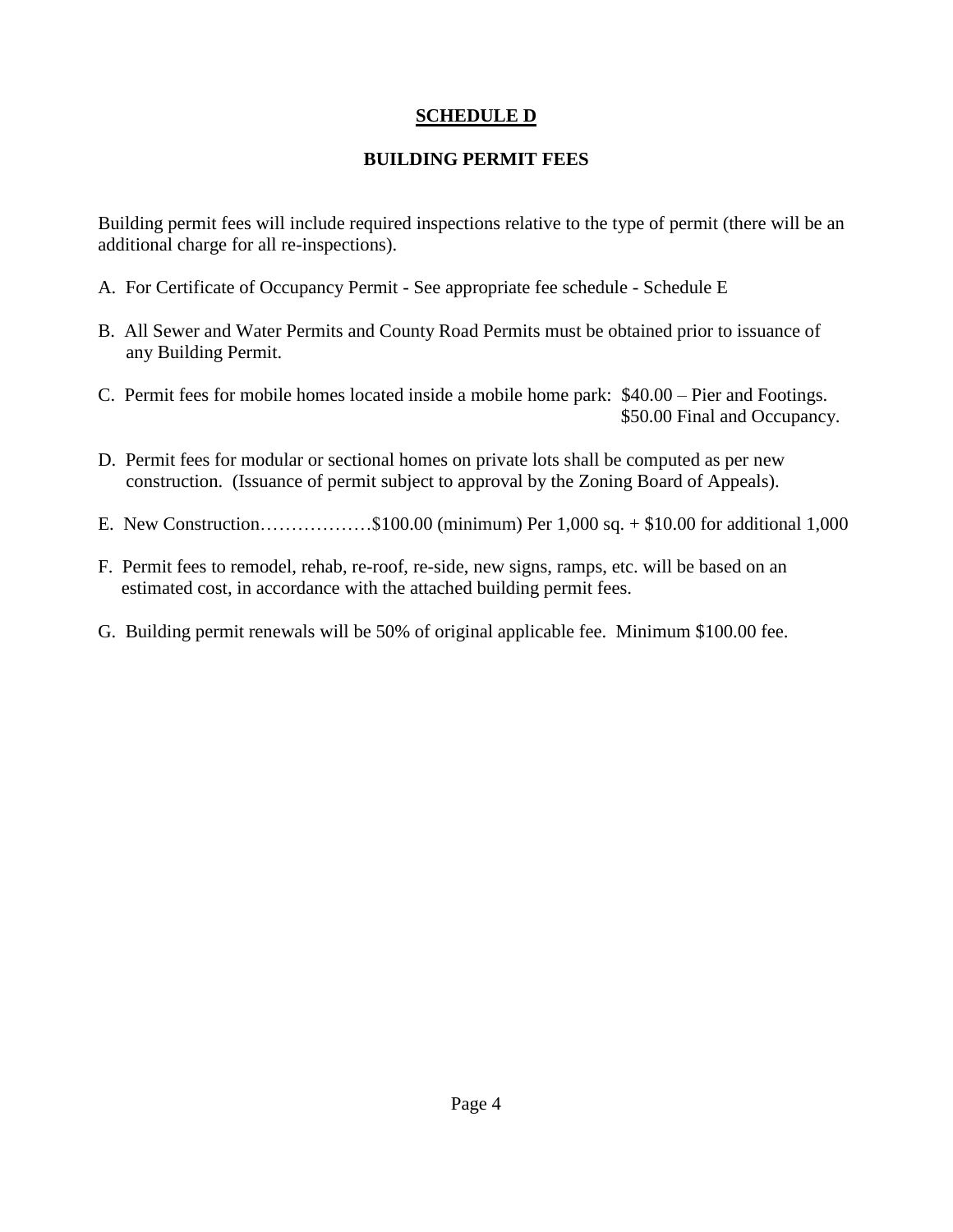# **SCHEDULE E**

# **OCCUPANCY/USAGE/ AND INSPECTION FEES**

| <b>District</b> | <b>Description</b>                                      | <b>Fee</b>                                   |
|-----------------|---------------------------------------------------------|----------------------------------------------|
| <b>RA</b>       | Rural Agricultural                                      | \$50.00 per dwelling unit                    |
| <b>RE</b>       | <b>Rural Estate Residential</b>                         | \$50.00 per dwelling unit                    |
| $R-1$           | <b>Single Family Residential</b>                        | \$50.00 per dwelling unit                    |
| $R-2$           | <b>Single Family Residential</b>                        | \$50.00 per dwelling unit                    |
| $R-3$           | <b>Single Family Residential</b>                        | \$50.00 per dwelling unit                    |
| <b>MHP</b>      | <b>Manufactured Housing Park</b><br>(Piers or Footings) | \$50.00 per homesite<br>\$40.00 per homesite |
| <b>LDM</b>      | Low Density Multiple Family                             | \$50.00 per dwelling unit                    |
| <b>MDM</b>      | <b>Medium Density Multiple Family</b>                   | \$50.00 per dwelling unit                    |
| <b>HDM</b>      | <b>High Density Multiple Family</b>                     | \$50.00 per dwelling unit                    |
| <b>OS</b>       | <b>Office Service</b>                                   | \$120.00 per tenant                          |
| $C-1$           | Local Commercial                                        | \$130.00 per tenant                          |
| $C-2$           | <b>Community Commercial</b>                             | \$140.00 per tenant                          |
| $C-3$           | <b>Regional Commercial</b>                              | \$150.00 per tenant                          |
| $C-4$           | <b>Service Commercial</b>                               | $$160.00$ per tenant                         |
| $M-1$           | <b>Light Manufacturing</b>                              | \$180.00 per tenant                          |
| $M-2$           | Heavy Industrial                                        | $$200.00$ per tenant                         |
| <b>PUD</b>      | <b>Planned Unit Development</b>                         | According to description                     |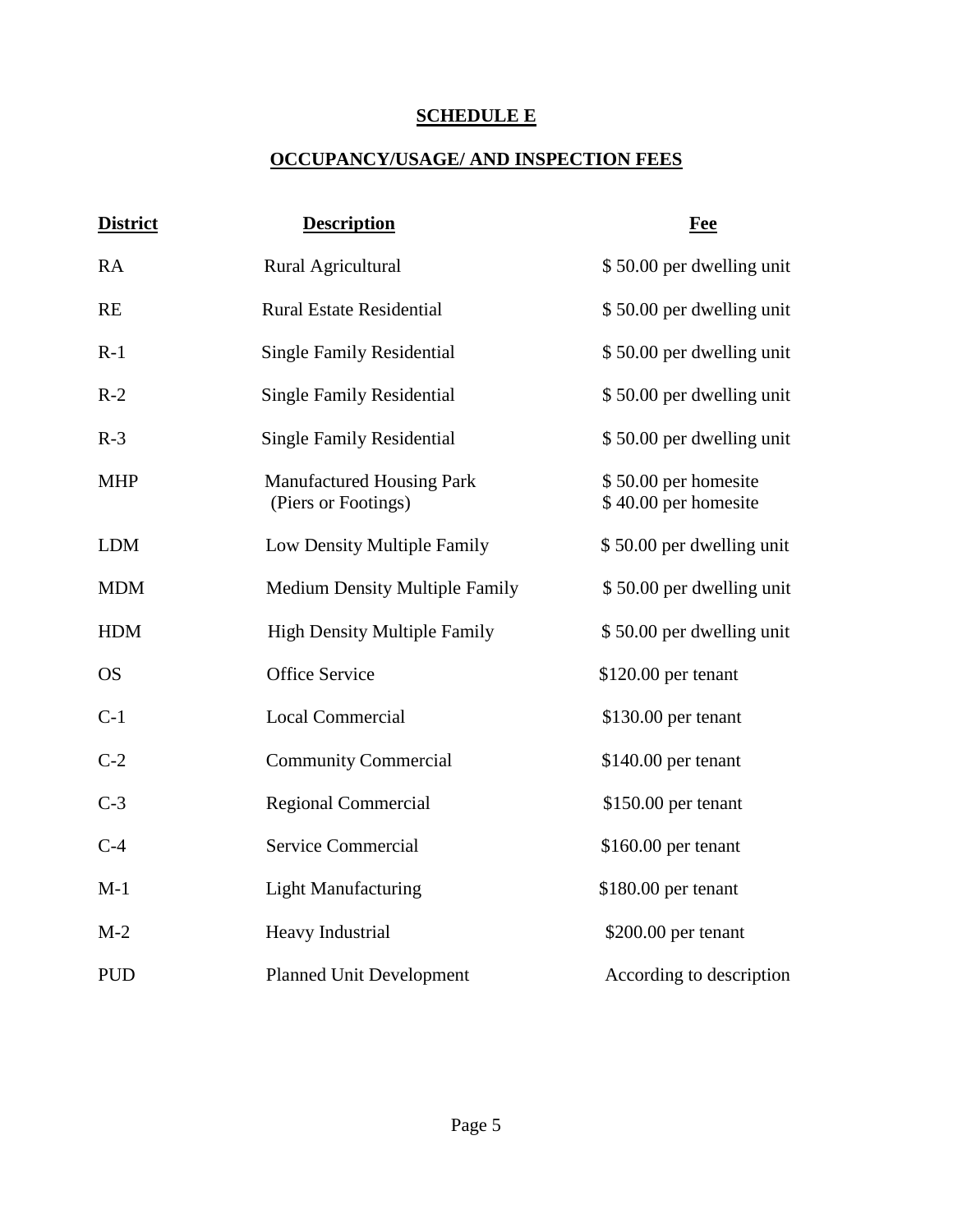### **PROFESSIONAL REVIEW**

Requests submitted to the Planning Commission and Zoning Board of Appeals generally does not require the services of the Township Attorney or professional planner. In the event that, in the Township's sole discretion, any professional services are required, the cost of such services will be billed to the applicant on an actual cost basis. Such charges must be paid prior to any decisions by the Planning Commission and/or Zoning Board of Appeals.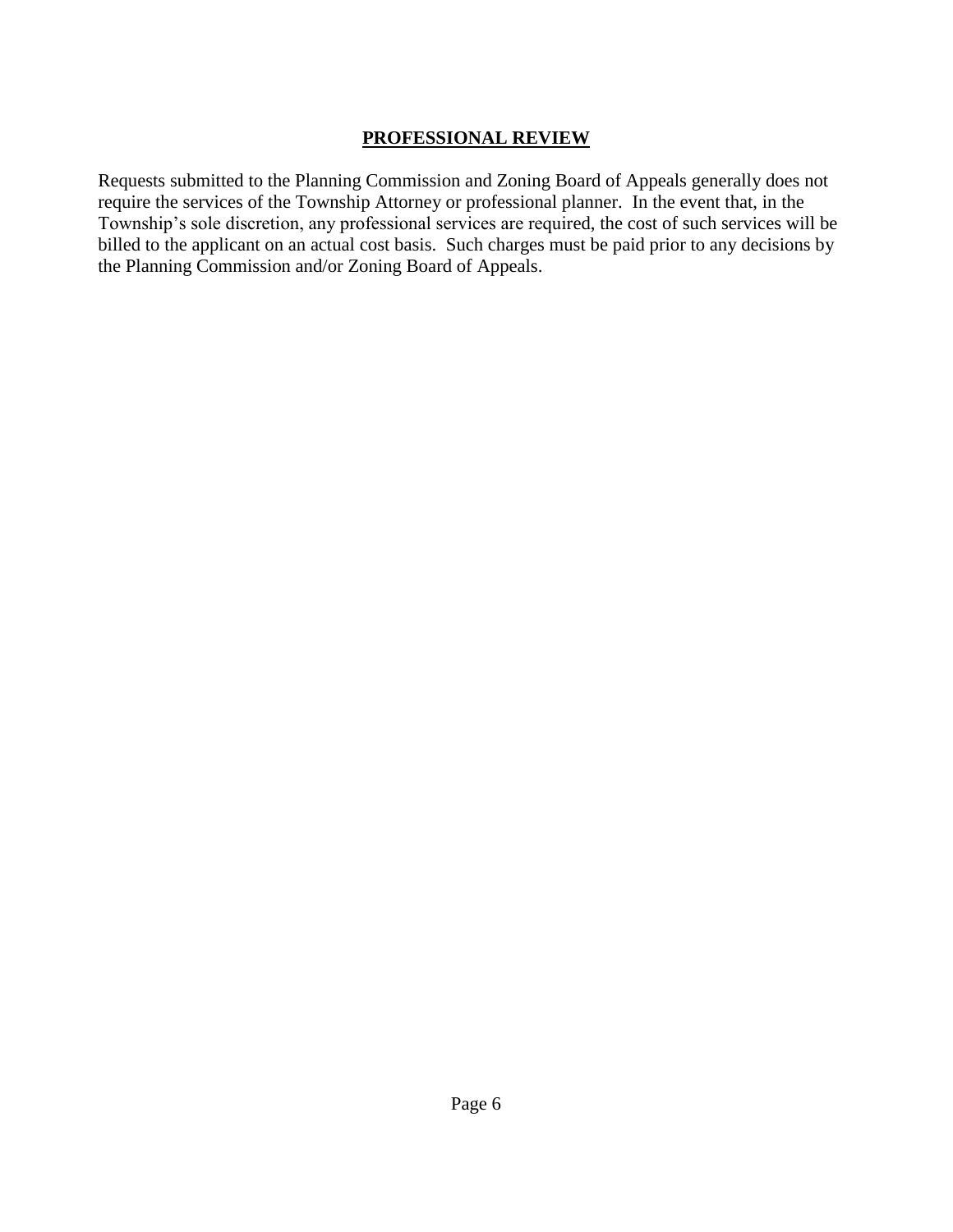### **SCHEDULE F**

### **PLAN REVIEW**

Pertaining to Plan Examination Review for Commercial, Industrial, Office, and Multi-Family uses prior to issuance of a local Building Permit.

For Building Code Only - .0013 x total building cost

Minimum Review Fee.................................................................................................................\$150.00

NOTE: The Building Inspector/Official, at its discretion, reserves the right to enlist any professional services it deems necessary for review at the expense of the applicant.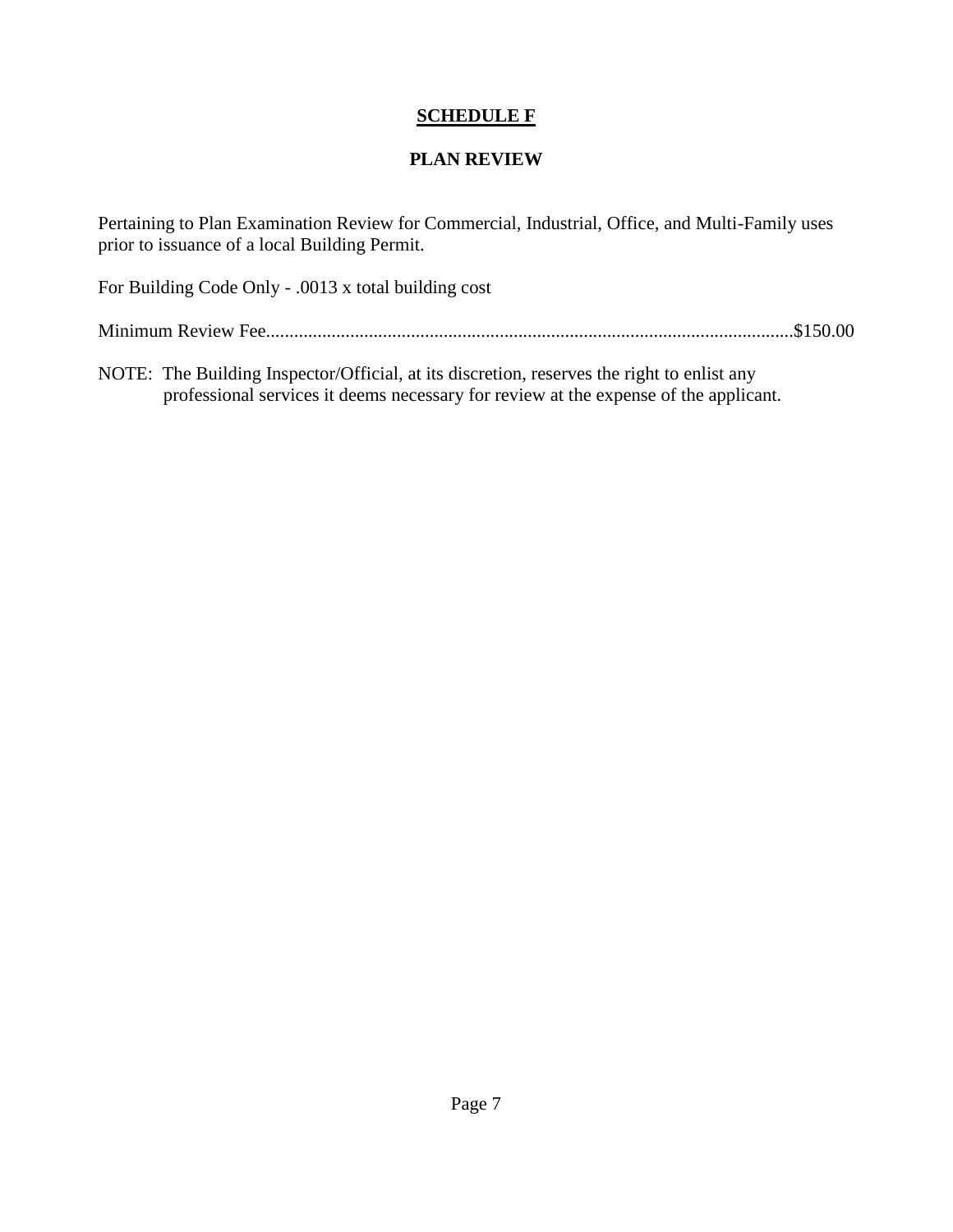#### **SCHEDULE G**

#### **PRELIMINARY SITE INSPECTION AND SITE PERMITS**

Pertaining to Preliminary Site Inspection and Site Permits for all districts, as applicable, permits to be issued with Building Permit.

| Site Permit for existing construction, but change of use<br>which requires the construction of parking lots,                                             |  |
|----------------------------------------------------------------------------------------------------------------------------------------------------------|--|
| Site Permit for one of the following, but not<br>involved in either of the above: Construction of<br>parking lot, landscaping, landfill of more than one |  |
| Site Permit for construction of small scenic ponds,<br>landfills of less than an acre in size, and minor                                                 |  |

This inspection is necessary in order for a systematic, coordinated effort to be carried out for assuring that all guidelines and conditions that have been passed by our Planning Commission or approved by the Building Inspector or Building Official, during Site Plan Review and for compliance with our property restrictions given in our zoning ordinance are followed as provided.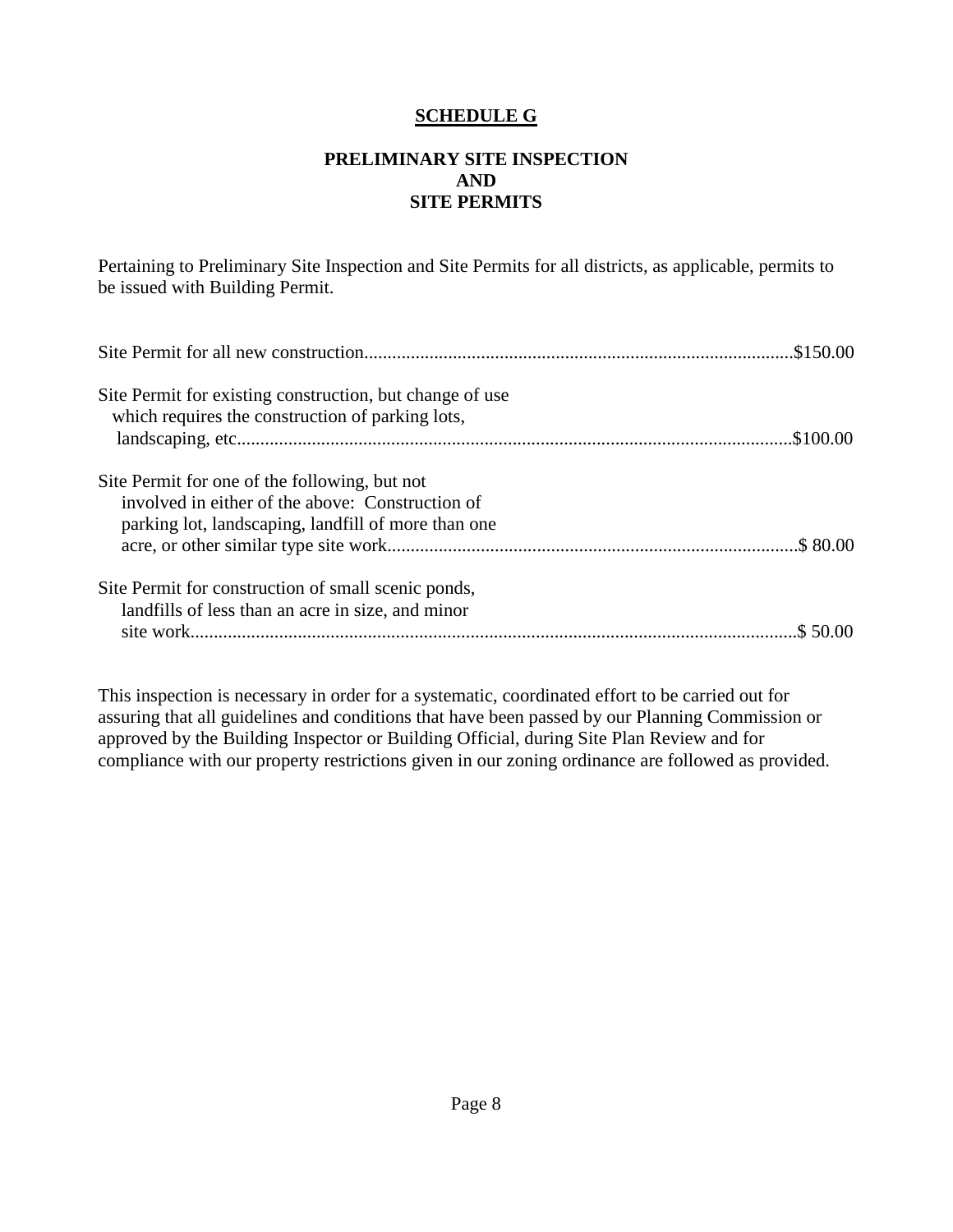# **SCHEDULE H**

### **BUSINESS LICENSE FEE SCHEDULE**

| Carnival, Circuses, Sideshows,<br>$$1,000.00$ (11 or more rides - each occasion) |  |
|----------------------------------------------------------------------------------|--|
|                                                                                  |  |
| plus \$10.00 Per Amusement Device over 20 – Per year                             |  |
|                                                                                  |  |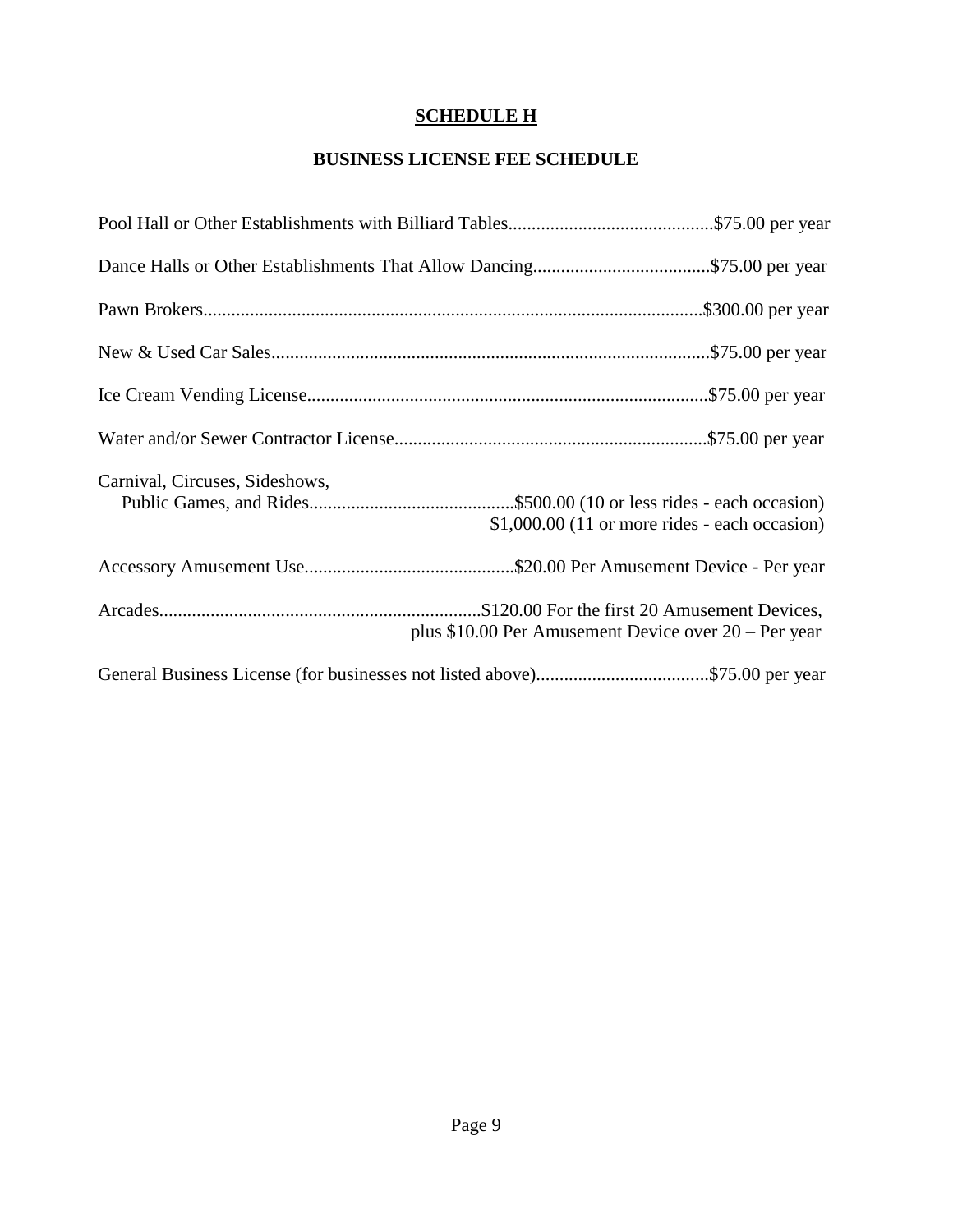# **SCHEDULE I**

### **MISCELLANEOUS FEES**

| B. Administrative Cost for work Orders (weed cutting, debris removal, etc.)\$50.00                                                                                     |  |
|------------------------------------------------------------------------------------------------------------------------------------------------------------------------|--|
|                                                                                                                                                                        |  |
|                                                                                                                                                                        |  |
|                                                                                                                                                                        |  |
| Metes & Bounds - Split/Combination Residential\$75.00 for each new parcel created<br>Metes & Bounds - Split/Combination Commercial\$100.00 for each new parcel created |  |
|                                                                                                                                                                        |  |
|                                                                                                                                                                        |  |
|                                                                                                                                                                        |  |
|                                                                                                                                                                        |  |
|                                                                                                                                                                        |  |
|                                                                                                                                                                        |  |
|                                                                                                                                                                        |  |
|                                                                                                                                                                        |  |
|                                                                                                                                                                        |  |
| (no charge for senior citizens)                                                                                                                                        |  |
| (includes senior citizens)                                                                                                                                             |  |